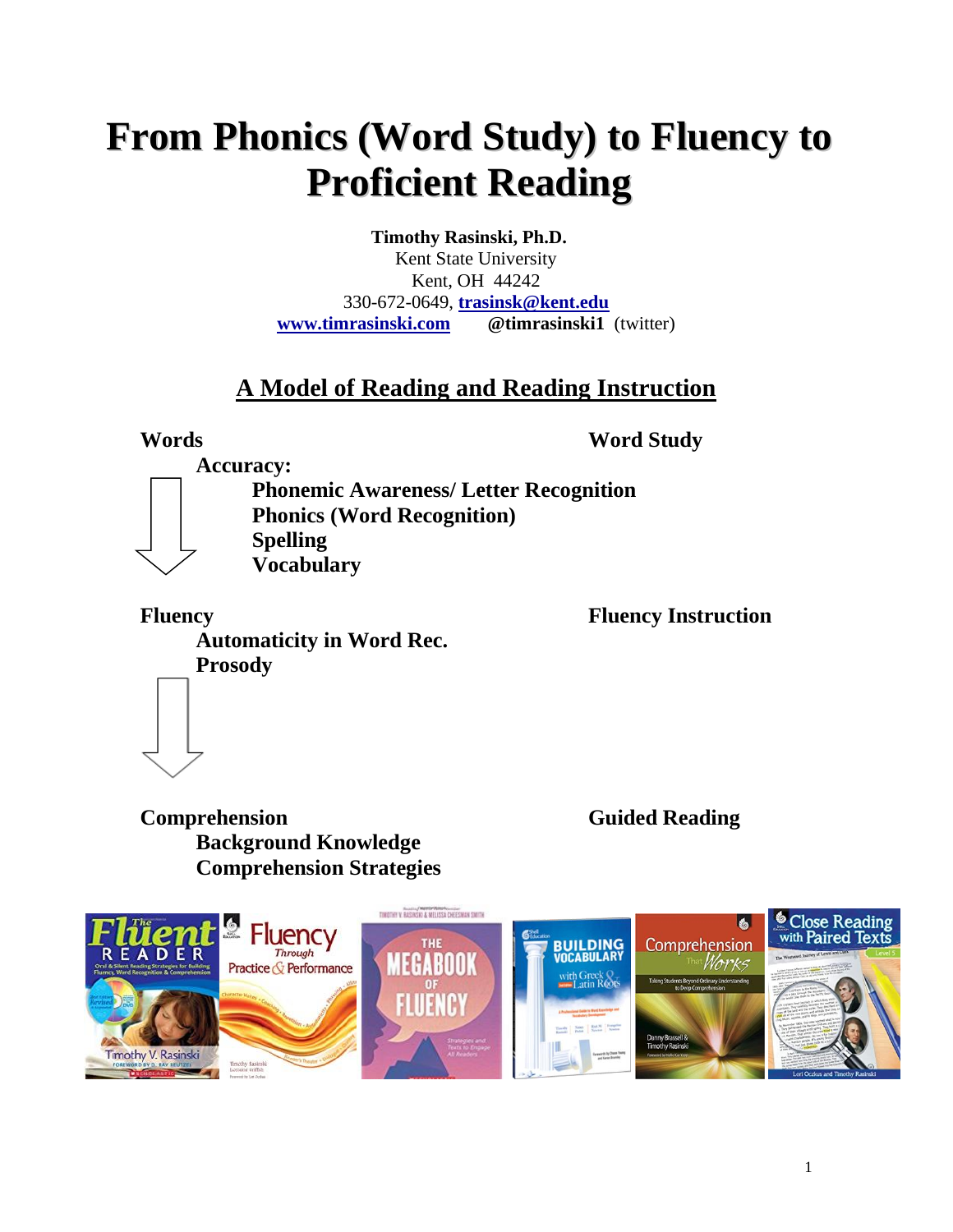## **Word Knowledge is Foundational for Reading Success**

**Components of Effective Word Study Instruction**

- **1. Word Harvesting (see [www.timrasinski.com](http://www.timrasinski.com/) > Resources)**
- **2. High Frequency Words (see [www.timrasinski.com](http://www.timrasinski.com/) > Resources & Products)**
- **3. Word Patterns - -Word Families/Rimes/Phonograms (see [www.timrasinski.com](http://www.timrasinski.com/) > Resources)**
- **4. Word Patterns – Morphemes/Latin-Greek Roots (see [www.timrasinski.com](http://www.timrasinski.com/) > Products – Building Vocabulary)**
- **5. Word Games - WORDO (see [www.timrasinski.com](http://www.timrasinski.com/) > Resources)**
	- Ladders **Word Ladders Word Ladders Word Ladders**  $\parallel$
- **6. Vocabulary Ladders (see [www.timrasinski.com](http://www.timrasinski.com/) Products )**
- **7. Figurative Language – Idioms (see [www.timrasinski.com](http://www.timrasinski.com/) > Products**
- **8. Concept Maps (see [www.timrasinski.com](http://www.timrasinski.com/) > Resources)**
- **9. Semantic Feature Analysis (see [www.timrasinski.com](http://www.timrasinski.com/) > Resources)**
- **10. Cloze/Maze Procedure**

## **a. Word Building Games - Daily Word Ladders**



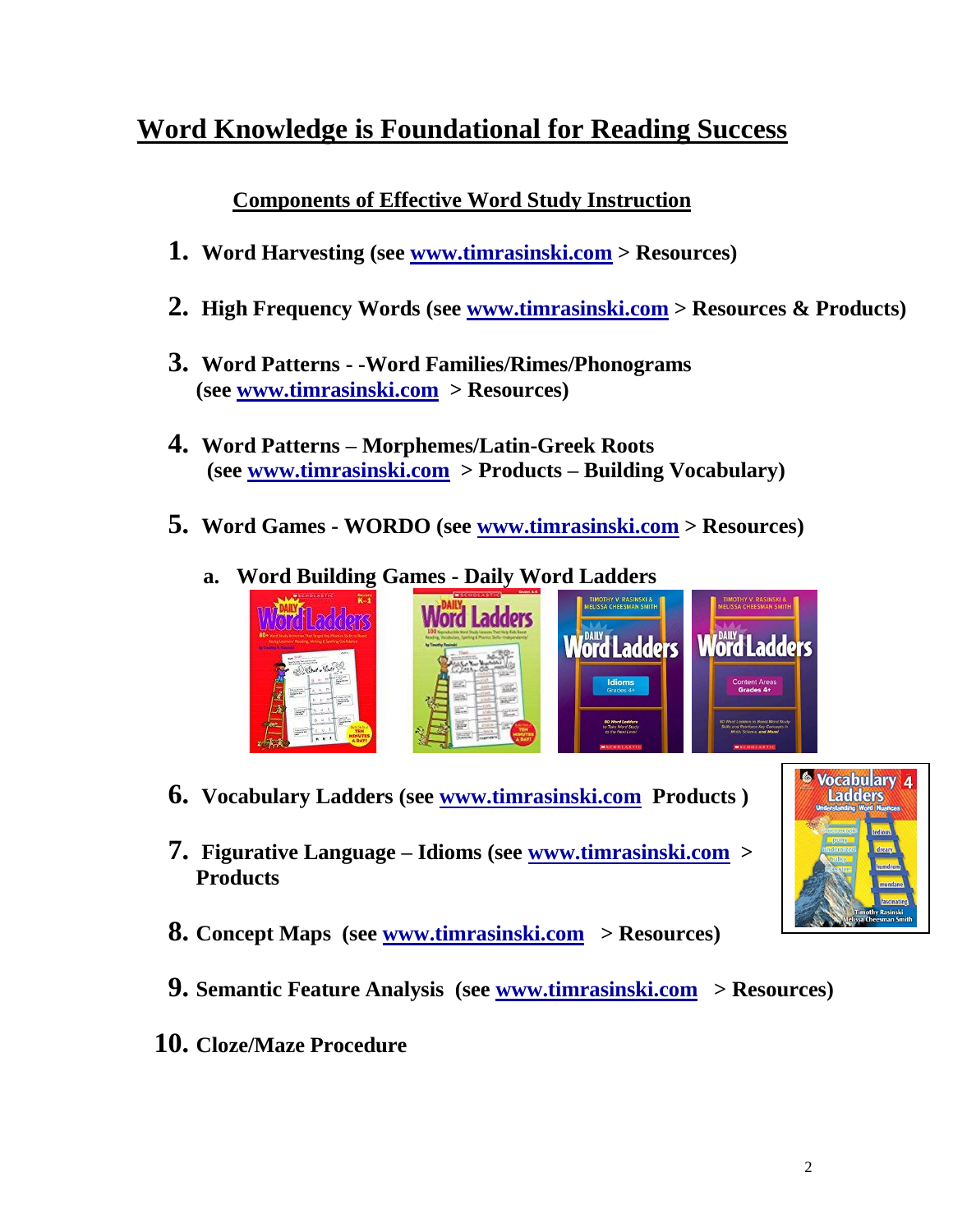### **Word Harvesting**

Whenever reading to your students, reciting a poem, singing a song, or playing a word game in your class if you or your students notice any interesting words, have them call out the words at the end of the read aloud or word game. Write the word on a daily word wall and talk about the meaning of the words and begin to use the words in your own oral language over the next several days. Encourage your students also to use the words in their oral and written language.

If you read to your students every day of the school year and harvest 5-6 words after each read aloud you will have exposed your students to 900-1180 new words over the course of a school year. That alone will have a significant impact on your students' word knowledge. Since authors purposefully use interesting words in their writing, students will find a treasure trove of words in the materials that are read to them or that they read on their own.

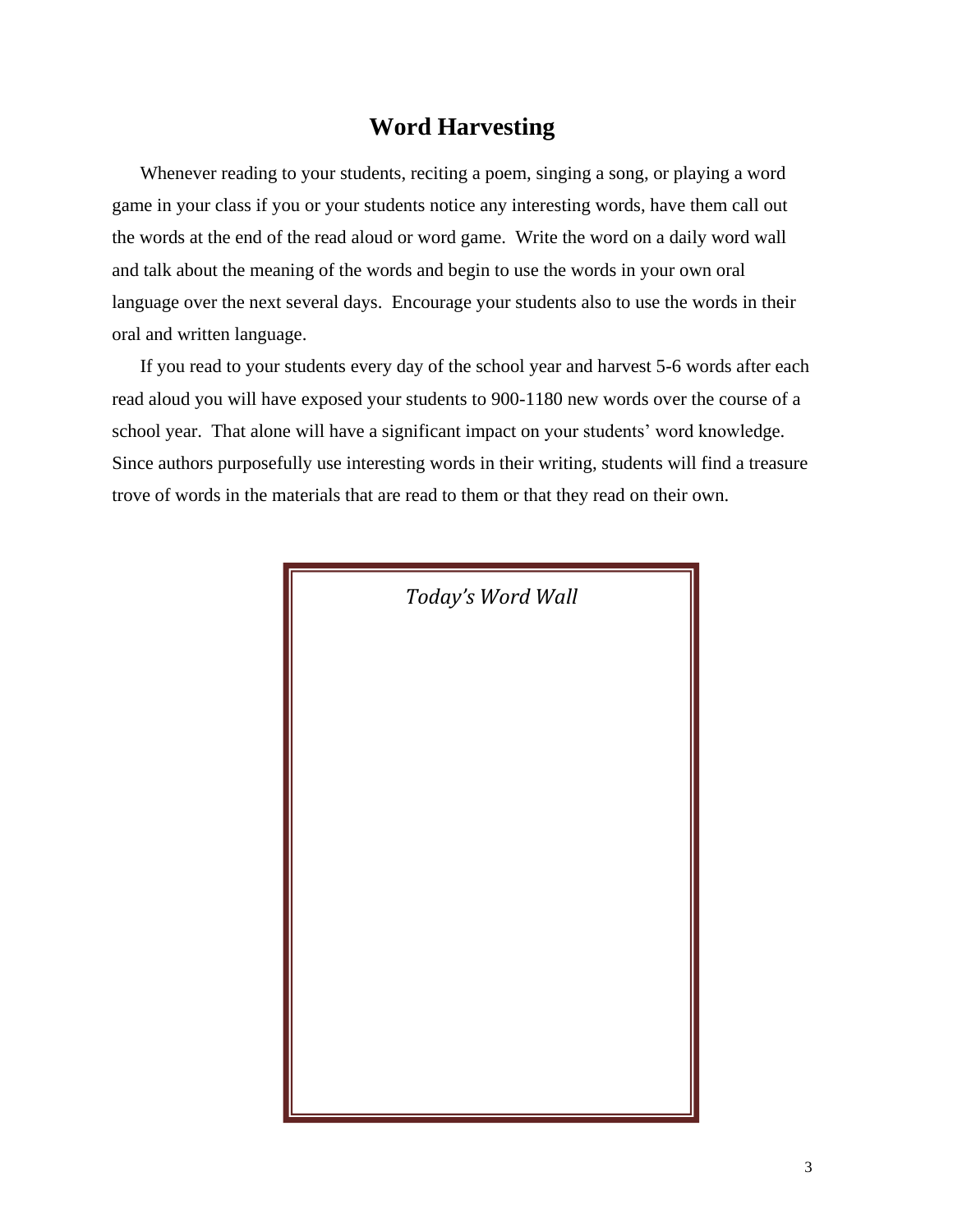### **Fry Instant (High Frequency) Word List**

There are the Fry 600 most often used words in reading and writing. The first 300 words represent about two-thirds of all the words students encounter in their reading. Students should be able to recognize these words instantly and accurately (ie., become part of their sight vocabularies) in order to read with fluency. We recommend, as a rule of thumb, that the  $1<sup>st</sup> 200$  words be mastered by the end of  $1<sup>st</sup>$  grade and each succeeding group of 200 mastered to the point of automatic recognition by the end of each succeeding grade (ie., by the end of grade 3 all 600 words should be part of students' sight vocabularies.)

See: [www.timrasinski.com](http://www.timrasinski.com/) > Resources

#### **First 100 Instant Words**

| the           | had   | out    | than   |
|---------------|-------|--------|--------|
| οf            | by    | many   | first  |
| and           | words | then   | water  |
| a             | but   | them   | been   |
| to            | not   | these  | called |
| in            | what  | SO.    | who    |
| is            | all   | some   | oil    |
| you           | were  | her    | sit    |
| that          | we    | would  | now    |
| it            | when  | make   | find   |
| he            | your  | like   | long   |
| was           | can   | him    | down   |
| for           | said  | into   | day    |
| <sub>on</sub> | there | time   | did    |
| are           | use   | has    | get    |
| as            | an    | look   | come   |
| with          | each  | two    | made   |
| his           | which | more   | have   |
| they          | she   | write  | from   |
| I             | do    | number | their  |
| at            | how   | no     | if     |
| be            | will  | way    | go     |
| this          | up    | could  | see    |
| <b>or</b>     | other | people | may    |
| one           | about | my     | part   |
|               |       |        |        |

High Frequency Word Phrases

### **a number of people**

**I made it.**

**the way to go**

**Come and get it.**

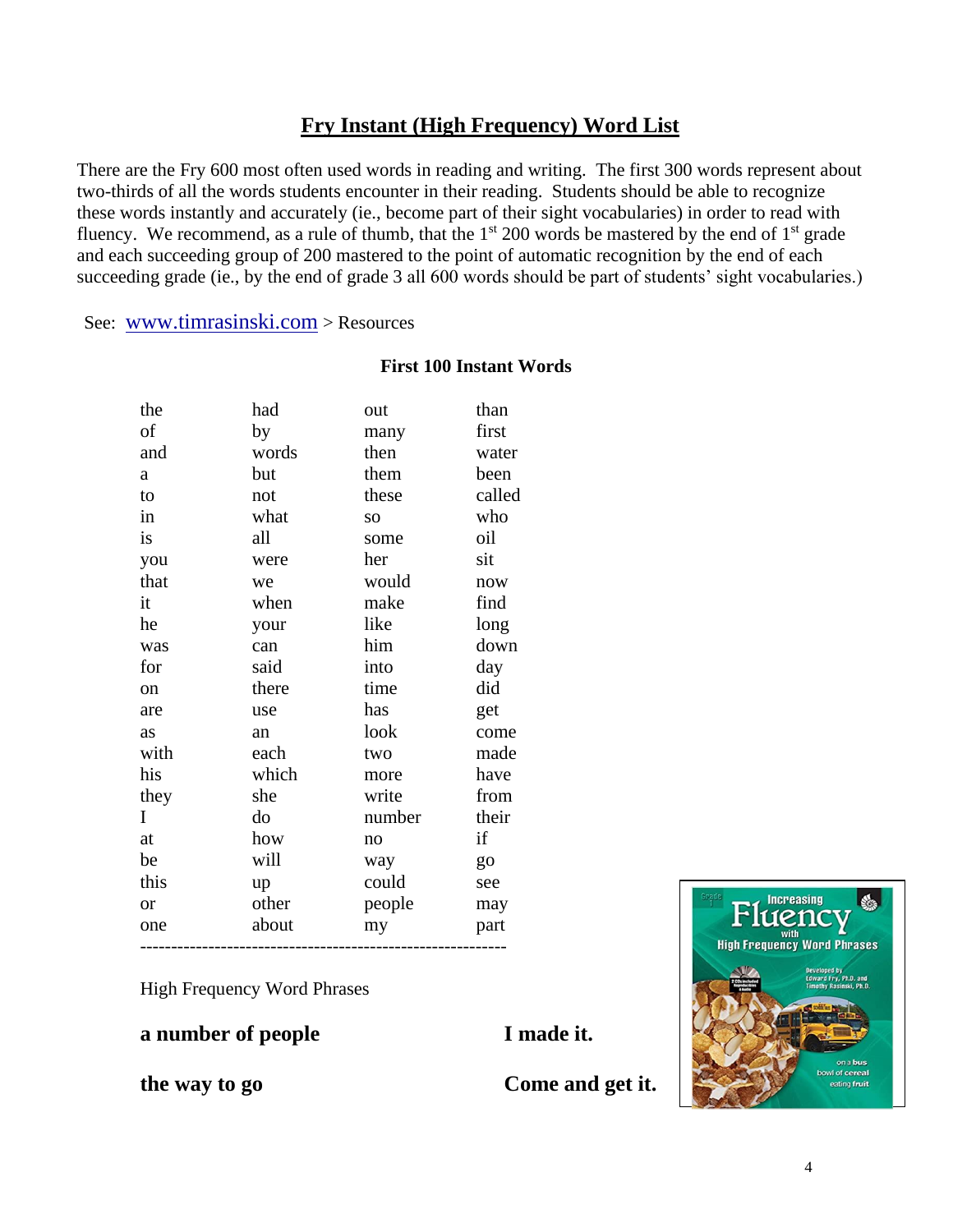#### **The Most Common Word Families (Phonograms/Rimes)**

By adding a beginning letter(s) to these word families, students can spell and read 654 one syllable words!

| -ab  | -at   | -ink  | -ore             | -unk    |
|------|-------|-------|------------------|---------|
| -ack | $-ay$ | -ip   | -ot              | $-y$    |
| -ag  | -ell  | -ight | -out             |         |
| -ail | -est  | -ill  | -ow (how, chow)  |         |
| -ain | $-ew$ | -im   | -ow (bow, throw) |         |
| -am  | -ed   | -in   | $-op$            |         |
| -an  | -eed  | -ine  | -uck             |         |
| -ank | -ick  | $-ob$ | -ug              | LEVEL 1 |
|      |       |       |                  |         |

#### **Word Family (Phonogram) Poems**

-ank and –ad

Happy Hank played a prank On his mom and dad. They didn't like it. He got spanked. -ay Now Happy Hank is sad. *TR* Bikes are to ride

Source: Fry, E. (1998). The most common phonograms. The most common phonograms. The most common phonograms. Th<br>Source: Fry, E. (1998). The most common phonograms. The most common phonograms. The most common phonograms. Th<br>

All of the day. Places to go So far away. Sidewalks and paths Places to stray. Riding a bike What a great way to play

 -ob *Greg* Diddle dumpling

My son Bob. Skinned his knee And began to sob. Gave him a pickle And corn on the cob Diddle dumpling My son Bob.



**See** *Building Vocabulary – Foundations (K-2).* **[www.timrasinski.com](http://www.timrasinski.com/) > Products See** *Literacy Time* **(K-3) AND** *Poems for Building Reading Skills (K-8)***. [www.timrasinski.com](http://www.timrasinski.com/) > Products**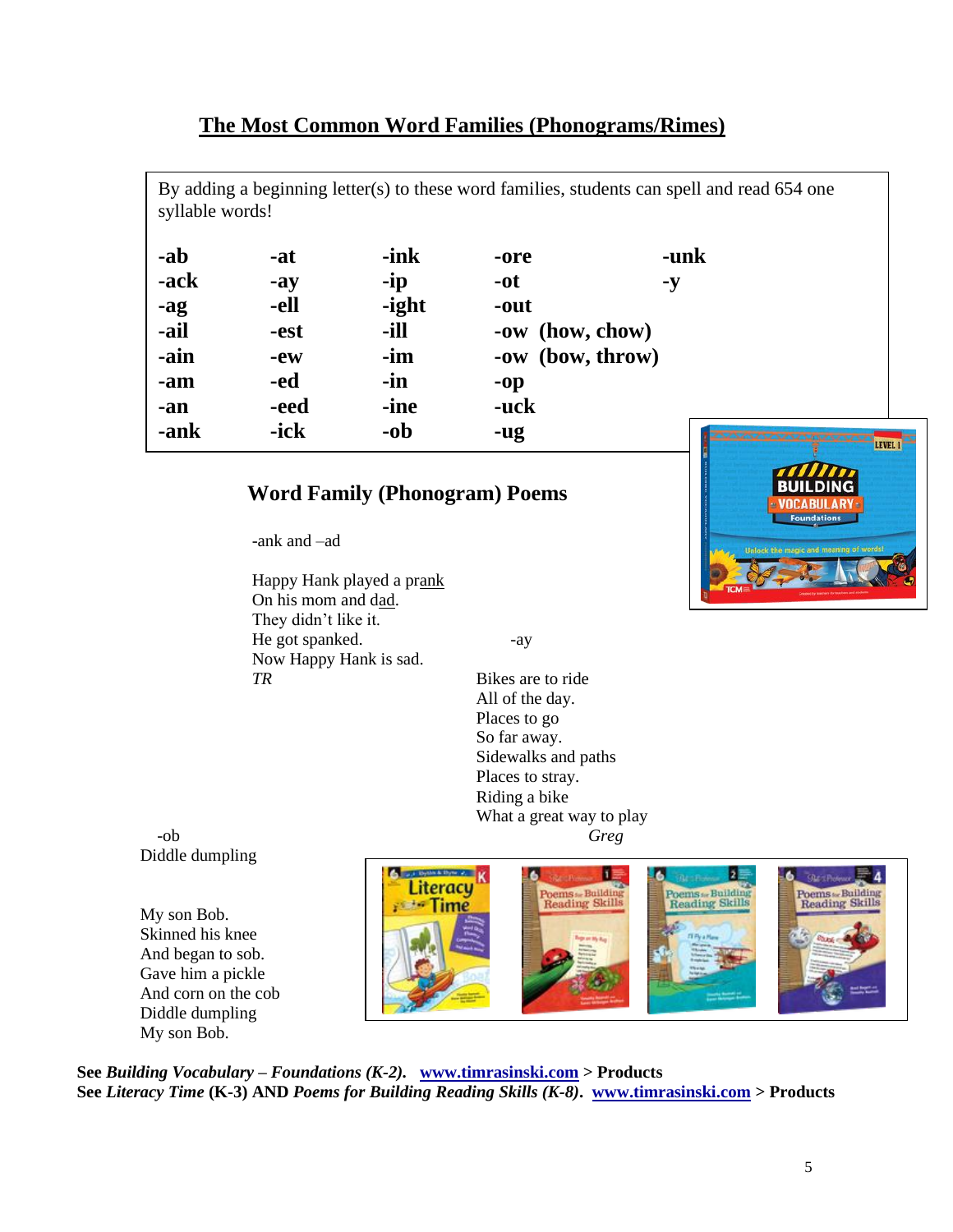## **WORDO (3x3) (see ww.timrasinski.com > Resources)**

| Put one word below in any box you want.<br>Words: |     |  |
|---------------------------------------------------|-----|--|
| 1. FREE (Put in any box)                          | 7.  |  |
| 2.                                                | 8.  |  |
| 3.                                                | 9.  |  |
| 4.                                                | 10. |  |
| 5.                                                | 11. |  |
| 6.                                                | 12. |  |
|                                                   |     |  |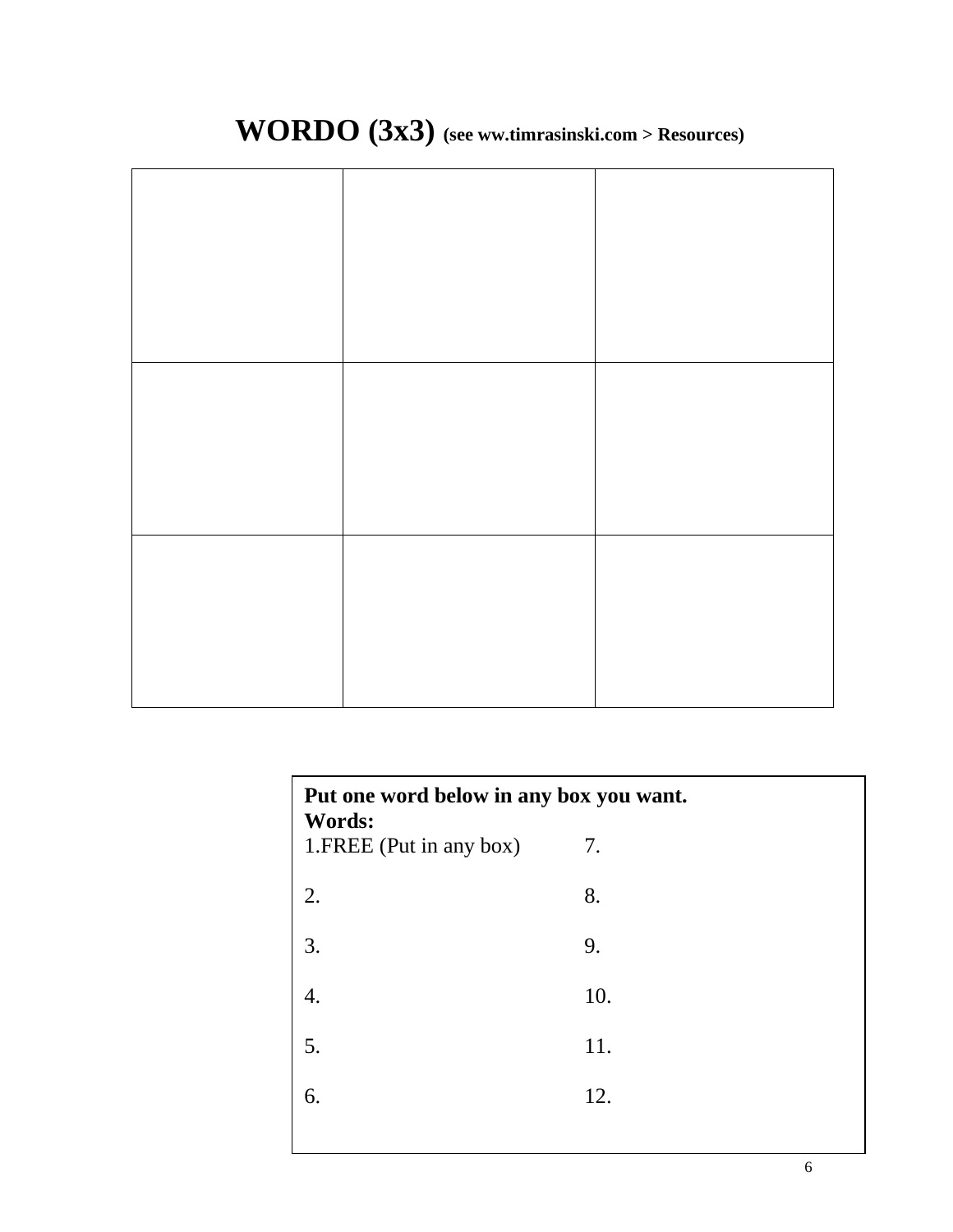## **WORDO (4x4) (see ww.timrasinski.com > Resources)**

| Words: |     |     |
|--------|-----|-----|
| 1.FREE | 9.  | 17. |
| 2.     | 10. | 18. |
| 3.     | 11. | 19. |
| 4.     | 12. | 20. |
| 5.     | 13. |     |
| 6.     | 14. |     |
| 7.     | 15. |     |
| 8.     | 16. |     |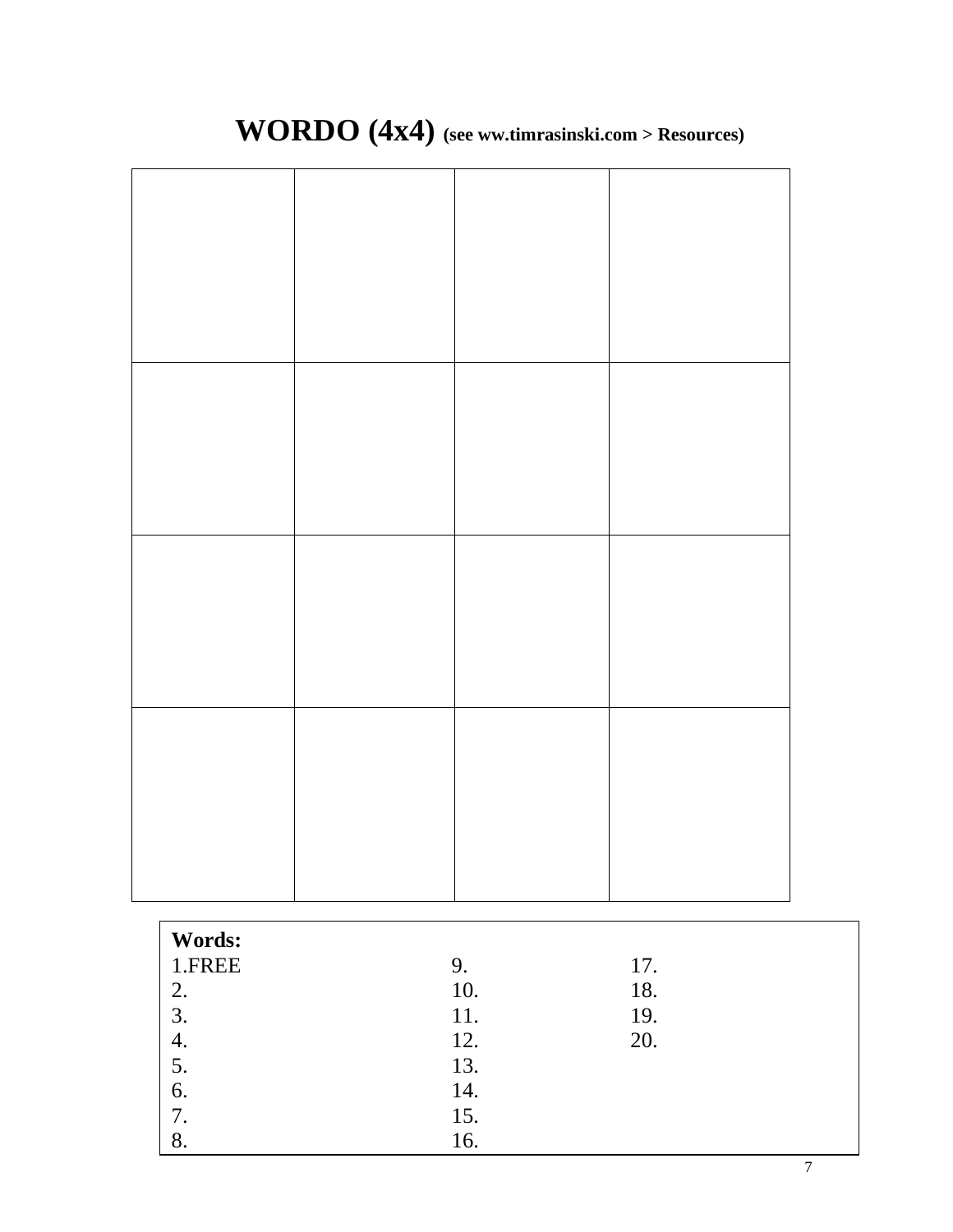### **DAILY WORD LADDERS – (K-1, 1-2, 2-4. 4+)**

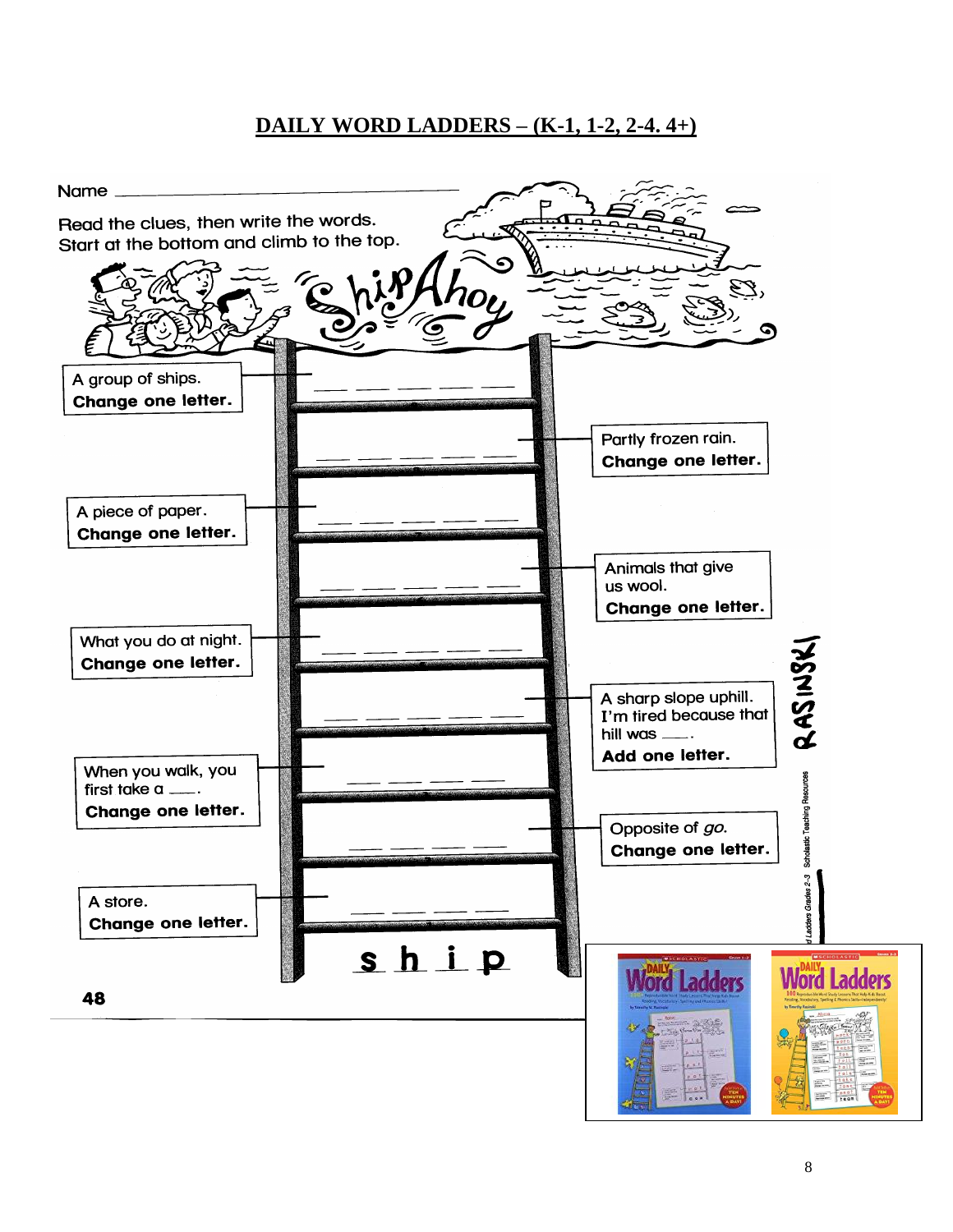### **Building Vocabulary with Essential Latin and Greek Word Roots**

### **Prefixes**

| Ante                    | before         |                 |                             |                               |
|-------------------------|----------------|-----------------|-----------------------------|-------------------------------|
| Anti                    | against        |                 |                             |                               |
| Auto                    | self           |                 |                             |                               |
| Bi                      | two            |                 |                             |                               |
| Cent                    | hundred        |                 | <b>Weekly L-G Word Wall</b> | <b>Weekly L-G Word Wall</b>   |
| Com/Con                 | with, together |                 | <u>Bi-</u>                  | Sub-                          |
| Extra                   | more, beyond   |                 |                             |                               |
| Mega                    | large          | Bicycle         |                             | Submarine                     |
| Micro                   | small          | Biplane         |                             | Subtract                      |
| Mid                     | middle         | <b>Bifocals</b> |                             | Subway                        |
| Mono                    | one            | Bipod           |                             | Substitute                    |
| Multi                   | many           | <b>Biceps</b>   |                             | Submerge                      |
| Pre                     | before         | Biannual        |                             | Subtropics                    |
| Re                      | again          |                 |                             |                               |
| Semi, hemi              | half           |                 |                             |                               |
|                         |                |                 |                             | <b>Weekly L-G Word Wall</b>   |
| <b>Other word parts</b> |                |                 |                             | <b>Struct</b>                 |
| Aero                    | air            | Scop            | see                         |                               |
| Aud                     | hear           | <b>Struct</b>   | build                       | Structure                     |
| <b>Biblio</b>           | book           | Terr(a)         | land                        | Construct                     |
| <b>Bio</b>              | life           | Therm           | heat                        | Construe                      |
| Chron                   | time           | Volv            | roll                        | Destruction<br>Reconstruction |
| Dem                     | people         | Vor             | eat                         | Indestructible                |
| Gram                    | write          | Polis           | city                        | Infrastructure                |
| Graph                   | write          | Port            | carry                       | Instruction                   |
| Hydr                    | water          | Photo           | light                       | Instructor                    |
| Lab                     | work           | Phon            | sound                       |                               |
| Mand                    | order          | Phob            | fear                        |                               |
| Max                     | greatest       | Pod             | foot                        |                               |
|                         |                |                 |                             |                               |

**See** *Building Vocabulary – Foundations (K-2).*  **[www.timrasinski.com](http://www.timrasinski.com/) > Products**

**See** *Building Vocabulary – Word Roots (3-11).*  **[www.timrasinski.com](http://www.timrasinski.com/) > Products**

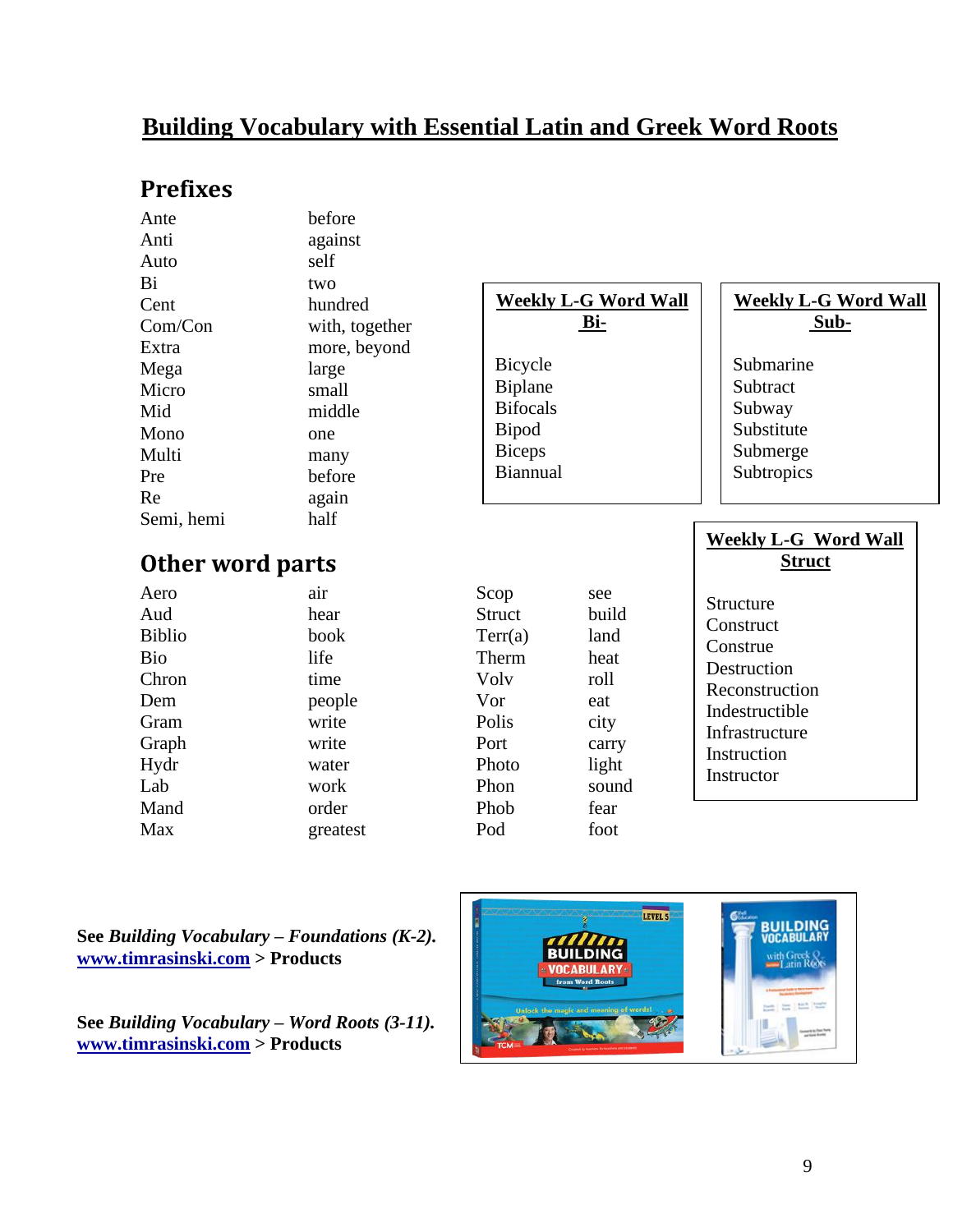## **A Weekly Routine for Teaching Vocabulary Using Word Roots**

- I. **Meet the Root(s) of the Week (Teacher Background)** –Introduce a root or two and display a set of words containing the root(s) of the week and their related meanings.
- II. **Divide and Conquer – Root Analysis** (Breaking individual words into meaningful parts and discussing the meaning of the whole words)
- III. **Read and Reason** -Informational texts that contain multiple examples of the target word root followed by student response and discussion.
- IV. **Extend and Explore** Students engage in deeper exploration of the word root through additional activities (word inventions, word building, synonym – antonym activities, words in sentences, matching, analogies, and other activities that challenge students to continue thinking about meaning of individual words with the targeted root).

### **Some Interesting Word Creations ala Shakespeare:**

### *Autophile Matermand*

V. **Go for the Gold** – Students engage in a game or game-like activity that reinforces the root. Students can also be quizzed over words derived from the weekly root.

VI. **Extended Exposure and Spaced Practice –** Other parts and areas of the school community continue to focus on the targeted root. School principal, other areas of the curriculum (science, art, school newsletter, school website).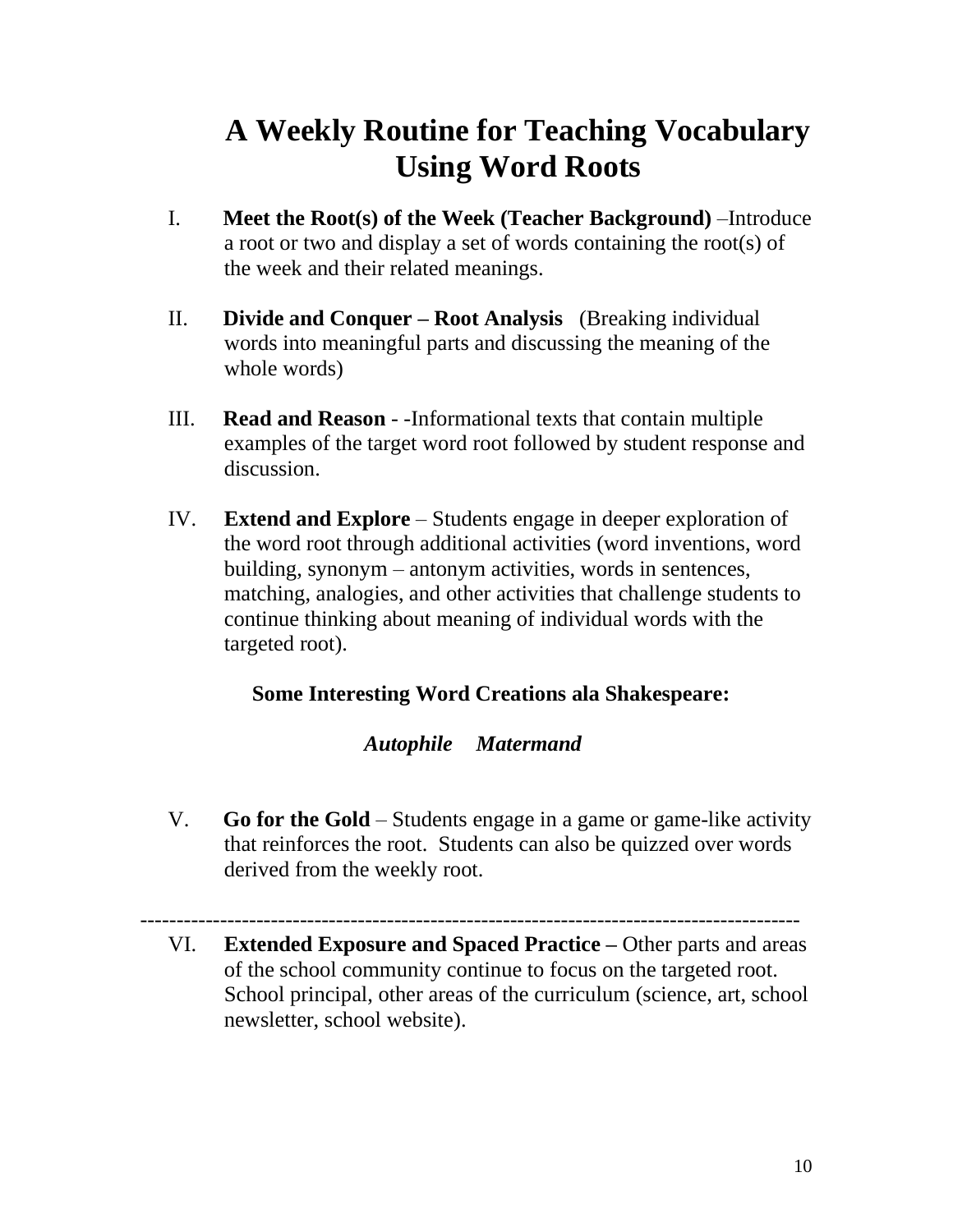## **Vocabulary Ladders**



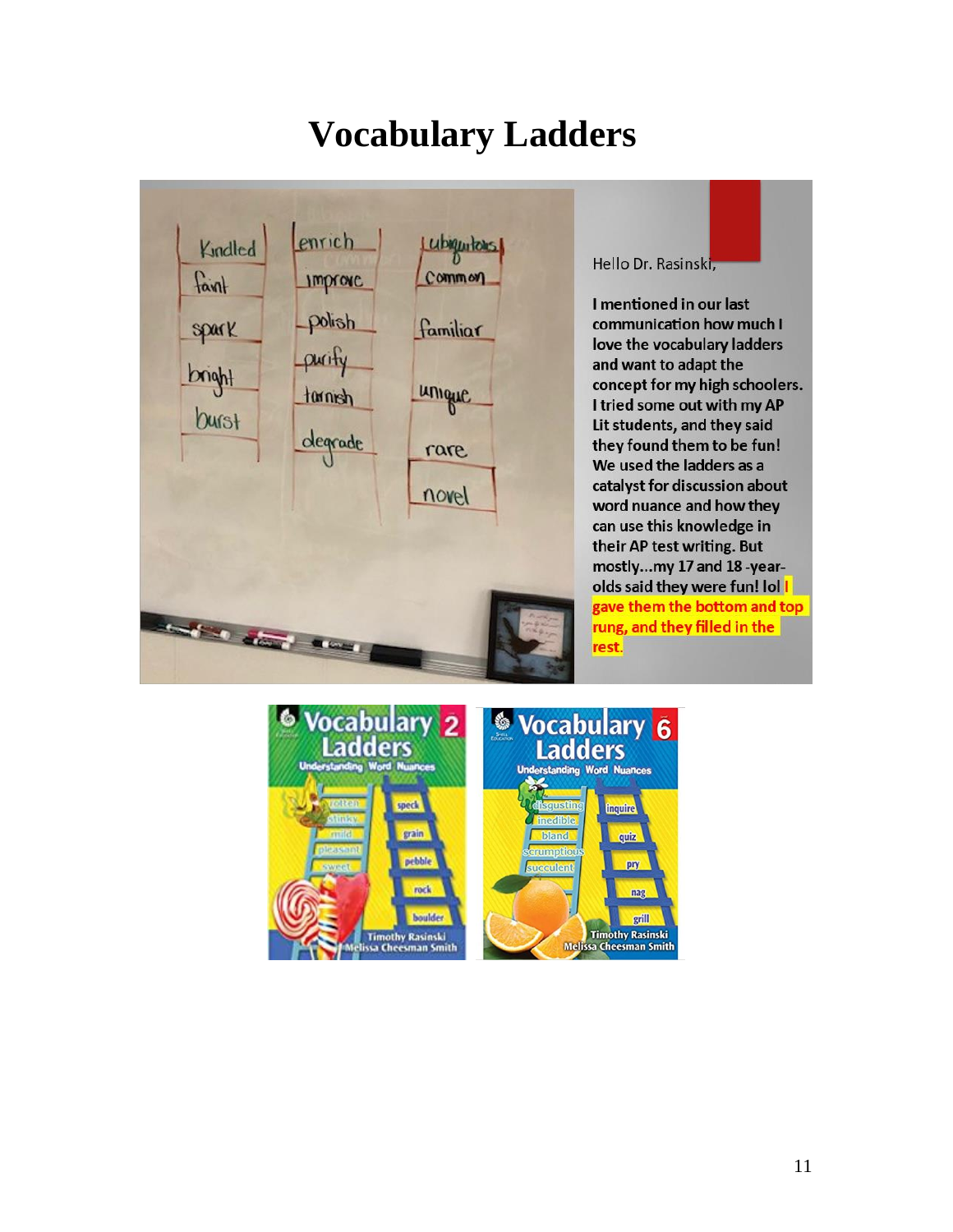### **Figurative Language – Idiomatic Expressions**

**Fluent Reading and Comprehension requires readers to quickly decode and access the meaning to words and phrases that may not be transparent in their meaning. Idiomatic Expressions are particularly difficulty for many students, especially those for whom English is not their first language. Choose a category below (or another category if you like) and brainstorm idioms and other common expressions that make reference in some way to the chosen category**

| Ducks and Geese | Football                    | <b>Basketball</b> | Colors       | <b>Numbers</b>       |
|-----------------|-----------------------------|-------------------|--------------|----------------------|
|                 |                             |                   |              |                      |
| Nautical/Water  | Church                      | Fish              | Food/Kitchen | Cars/Trucks          |
| Stars/Space     | Horses                      | Dogs              | Cats         | Plants/Flowers/Trees |
| Farms           | <b>Factory Work Seasons</b> |                   | Weather      | Track and Field      |
| Baseball        | Football                    | School            | Theater      |                      |

### **Written Composition Using Figurative Language**

#### *Romeo and Juliet* **Told Through Sports Idioms**

**Right off of the bat**, Romeo knew he was in love with Juliet. The problem was that **across the board**, the Capulets hated the Montagues. Romeo was **behind the eight ball** before he even had a chance to **get the ball rolling**. He knew it would be tough to **score points** with Juliet's parents, but he didn't **throw in the towel** quite yet. He danced with her at the Capulet's ball, and their relationship was **off and running**. When Juliet's cousin, Tybalt, saw them together, he **blew the whistle** on Romeo. Juliet's father said that he would **call the shots** because it was his party, and Romeo was allowed to stay.

Romeo and Juliet **dove right into** a relationship and got married. It was **smooth sailing** for them until Tybalt **threw Romeo a curve** by killing Romeo's friend Mercutio. Romeo had to **level the playing field** and get back at Tybalt, so he **played hard ball** and killed him. Romeo was **down for the count** when the Prince banished him. No one was **in his corner** except his love, Juliet. Defeated, he **rolled with the punches** and moved to Mantua.

His friend, Balthasar, wanted to **touch base** with him, but ended up **throwing him a curve**.

Balthasar mistakenly thought Juliet was dead. Romeo couldn't believe this was happening **at this stage of the game**; he was supposed to go get Juliet, and they were going to run away together. Romeo really **dropped the ball** after that. He lay down next to Juliet and took his own life. When Juliet awoke and saw her husband dead, she thought, "**That's the way the ball bounces**," and stabbed herself. The parents of the young lovers were shocked by what had happened. The announcement of their children's deaths had **come out of left field**. They decided to **tackle the problem** of their long feud and built statues in memory of their lost children.



**For more: [www.idiomconnection.com](http://www.idiomconnection.com/) [www.timrasinski.com](http://www.timrasinski.com/) "Products"**  *Understanding Idioms; Go Figure.*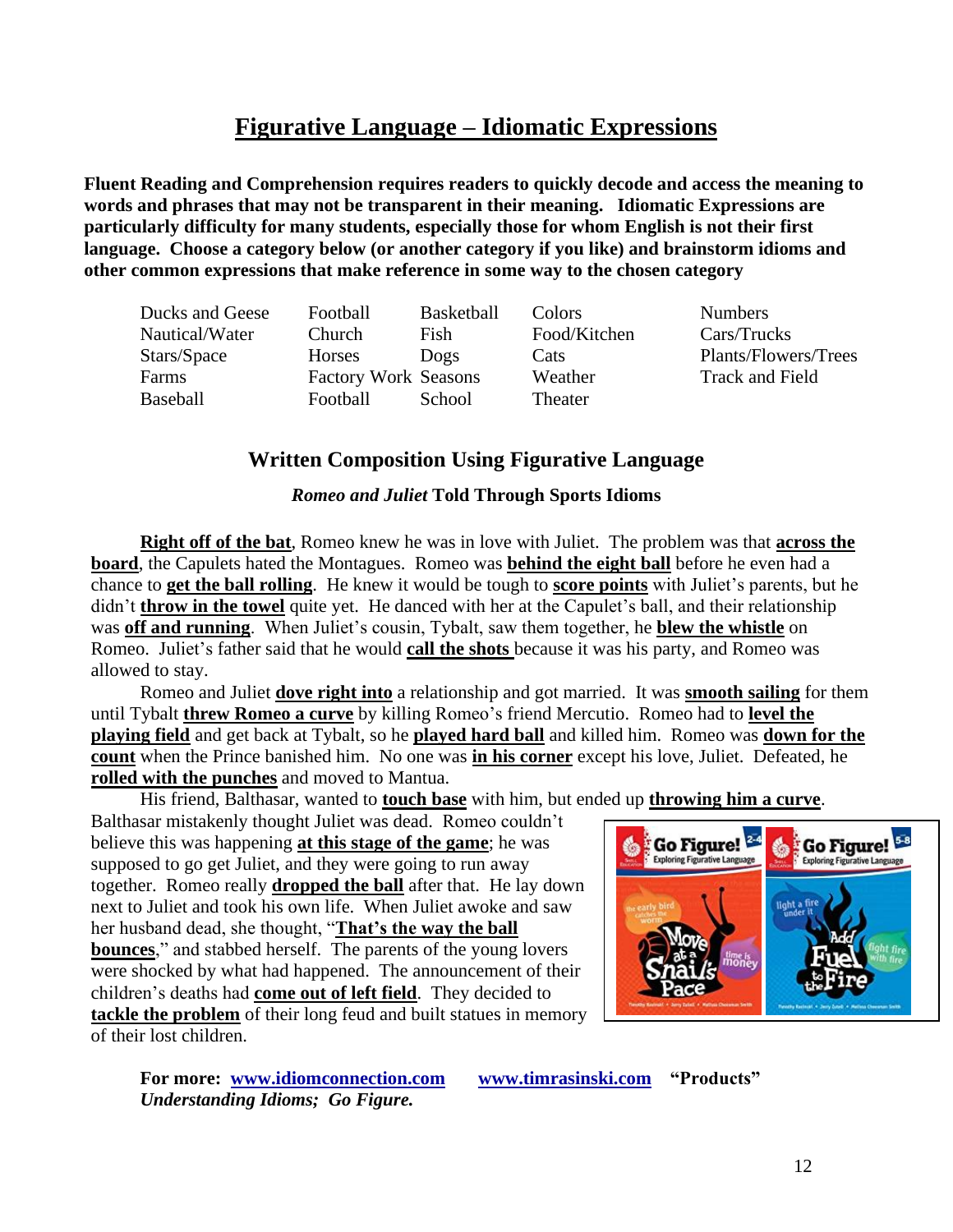## **Fluency – A Critical Key to Proficient Reading**

### **Components of Effective Fluency Instruction**

*Fluency is the ability to read accurately, quickly, expressively, with good phrasing, AND with good comprehension. Studies sponsored by the U.S. Department of Education found that fourth grade students' oral reading fluency is a strong predictor of silent reading comprehension. Moreover, the same study found that nearly half of the fourth graders studied had not achieved even a minimally acceptable level of reading fluency. Fortunately, a solid body of evidence suggests that fluency can be taught and that effective instruction in fluency leads to overall improvements in reading.*

- **1. Model Fluent Reading. Read Fluently to Students.**
- **2. Assisted Reading – Choral, Partner, Audio Assisted, Captioned Television and Videos.**
- **3. Practice - a. Wide Reading**
	- **b. Deep (repeated or close) Reading**
- **4. Phrasing – Marking Phrase Boundaries.**
- **5. Synergy (Young and Struggling Readers)–** *Fluency Development Lesson.*



**6. Synergy (Early Readers***) - Fast Start* 

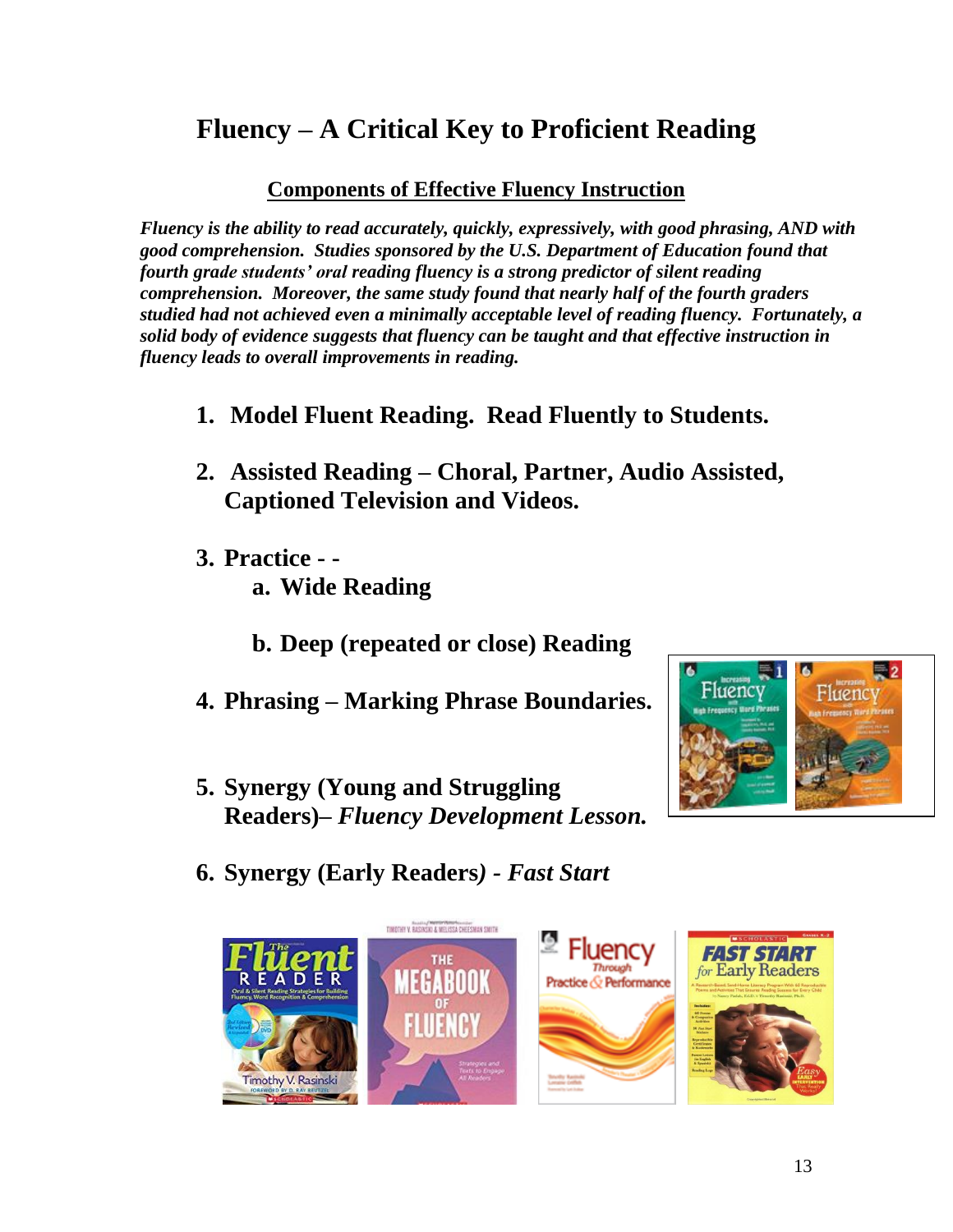### **The Fluency Development Lesson (FDL): Synergistic Fluency Instruction**

Timothy Rasinski, PhD Kent State University [trasinsk@kent.edu](mailto:trasinsk@kent.edu) ; [www.timrasinski.com](http://www.timrasinski.com/)

The FDL involves daily repeated readings of short passages (poems, story segments, or other texts) so that students achieve success in reading daily. The format for the lesson is:

1. Students read a familiar passage from the previous lesson to the teacher or a fellow student for accuracy and fluency.

2. The teacher introduces a new short authentic text *with voice* (meant for rehearsal and performance) and reads it to the students two or three times while the students follow along. Text can be a poem, segment from a basal passage, or literature book, etc.

3. The teacher and students discuss the nature and content of the passage.

4. Teacher and students read the passage chorally several times. Antiphonal reading and other variations are used to create variety and maintain engagement.

5. The teacher organizes student pairs. Each student practices the passage three times while his or her partner listens and provides support and encouragement.

6. Individuals and groups of students perform their reading for the class or other audience.

7. The students and their teacher choose 4 or 10 words from the text to add to the word bank and/or word wall.

8. Students engage in word study activities (e.g. word sorts with word bank words, word walls, flash card practice, defining words, word games, etc.)

9. The students take a copy of the passage home to practice with parents and other family members.

10. Students return to school and read the passage to the teacher or a partner who checks for fluency and accuracy.

Source: Rasinski, T. V. (2010). *The Fluent Reader: Oral reading strategies for building word recognition, fluency, and comprehension (2nd edition)***.** New York: Scholastic.

*Research using the FDL has been cited by the National Reading Panel as evidence of the importance of fluency instruction in the primary grade reading curriculum.*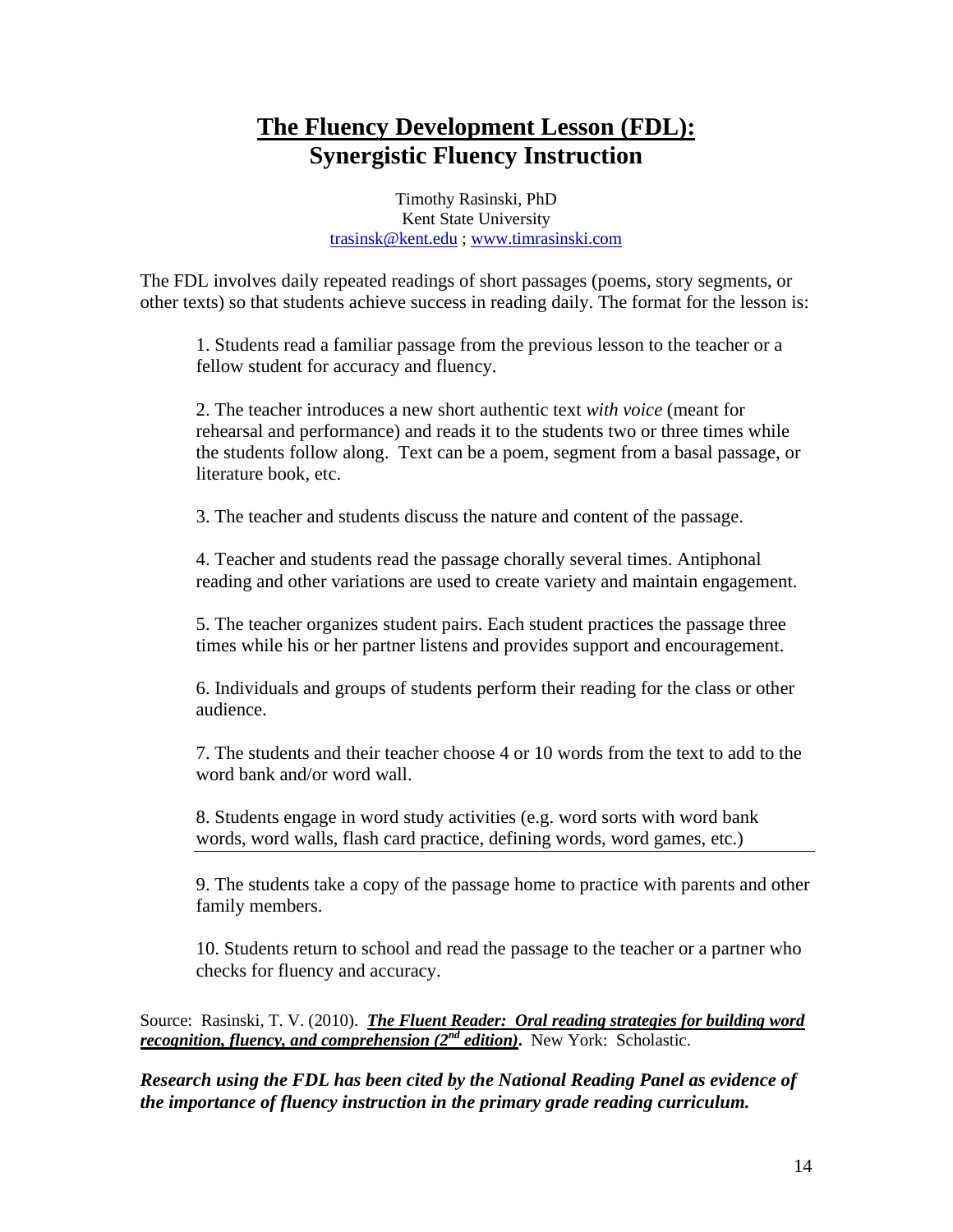## **Fluency Development Lesson - -Simulation**

## Chapatiwocky

| WCPM: POST<br>PRE                                                                                                                               | $=$ GAIN |
|-------------------------------------------------------------------------------------------------------------------------------------------------|----------|
| Twas Balti and the Saag Aloo<br>Did Murgh Makhani Rhogan Josh<br>All Methi were the Vindaloos<br>And the Madras Tok Gosht.                      | 159      |
| And hast thou slain the Pathia?<br>Come to my arms my Bhaji boy!<br>Peshwari Naan, kheema, korma<br>Niramish in his joy.                        | 138      |
| One, two! One, two! And through and through!<br>The Sobji Cakes went Chicken Chat.<br>He left it dead and with its head<br>He went Pakora back. | 117      |
| And as in Pilau Rice he stood<br>The Pathia with eyes of flame<br>Came Shashlik through Tandoori Trout<br>And Rasam as it came.                 | 91       |
| He took his Handi Prawn in hand,<br>Long time the Mughlai foe he sought,<br>So rested he by the Thali tree<br>And stood awhile in thought.      | 68       |
| Beware the Pathia my son!<br>The jaws that bite, the claws that catch.<br>Beware the Tandoori and shun<br>the Chicken Hasnabad.                 | 42       |
| Twas Balti and the Saag Aloo<br>Did Murgh Makhani Rhogan Josh<br>All Methi were the Vindaloos<br>And the Madras Tok Gosht.                      | 21       |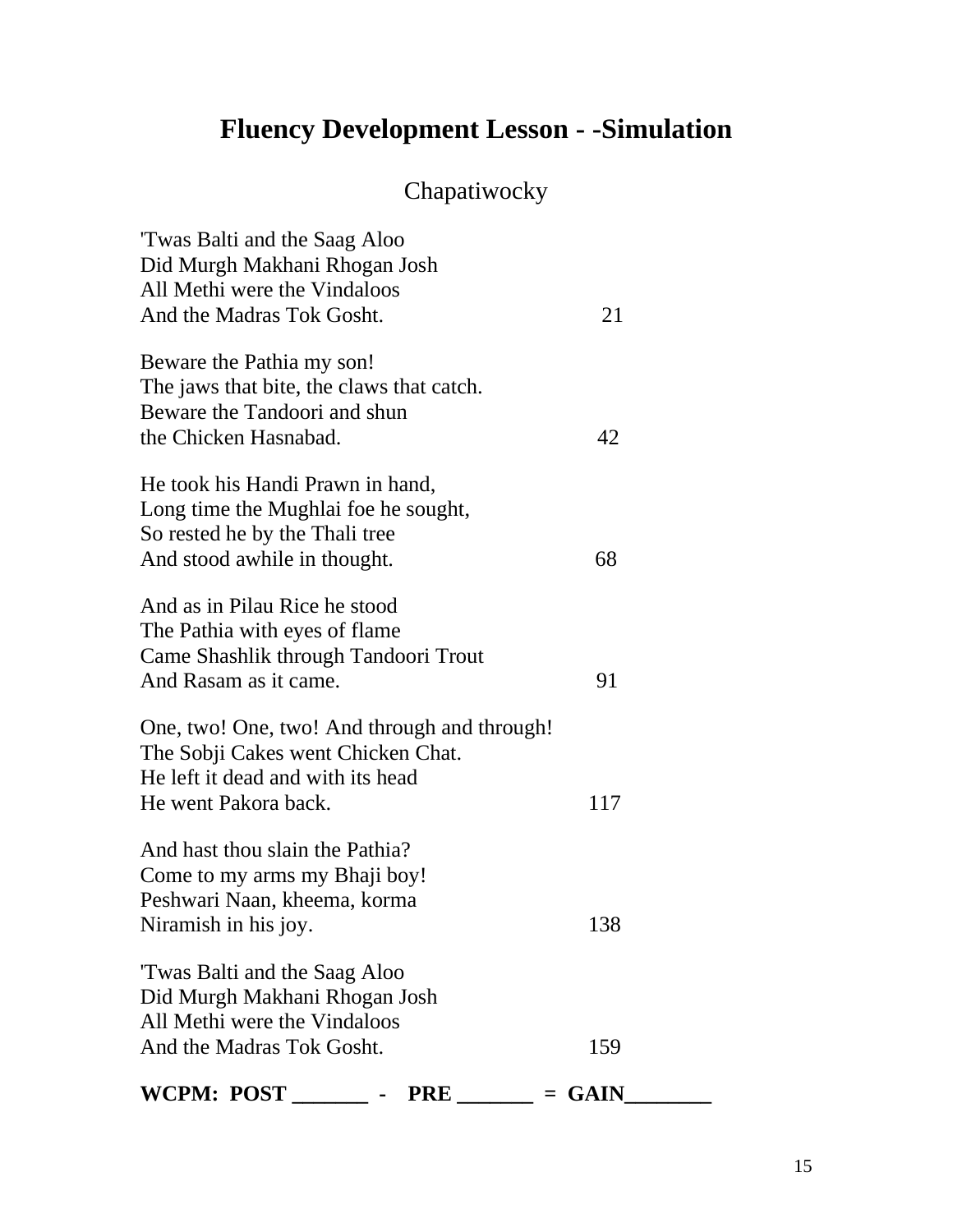## **FDL In Action**

## **Jabberwocky**

Lewis Carroll

'Twas brillig, / and the slithy toves // Did gyre / and gimble in the wabe;// All mimsy / were the borogoves, // And / the mome raths outgrabe.//

"Beware the Jabberwock, / my son // The jaws that bite, / the claws that catch!// Beware the Jubjub bird, / and shun / The frumious Bandersnatch!"//

He took his vorpal sword in hand; // Long time / the manxome foe / he sought // So rested he / by the Tumtum tree, // And stood awhile / in thought. //

And, / as in uffish thought / he stood, // The Jabberwock, / with eyes of flame, / Came whiffling / through the tulgey wood,/ And burbled / as it came!//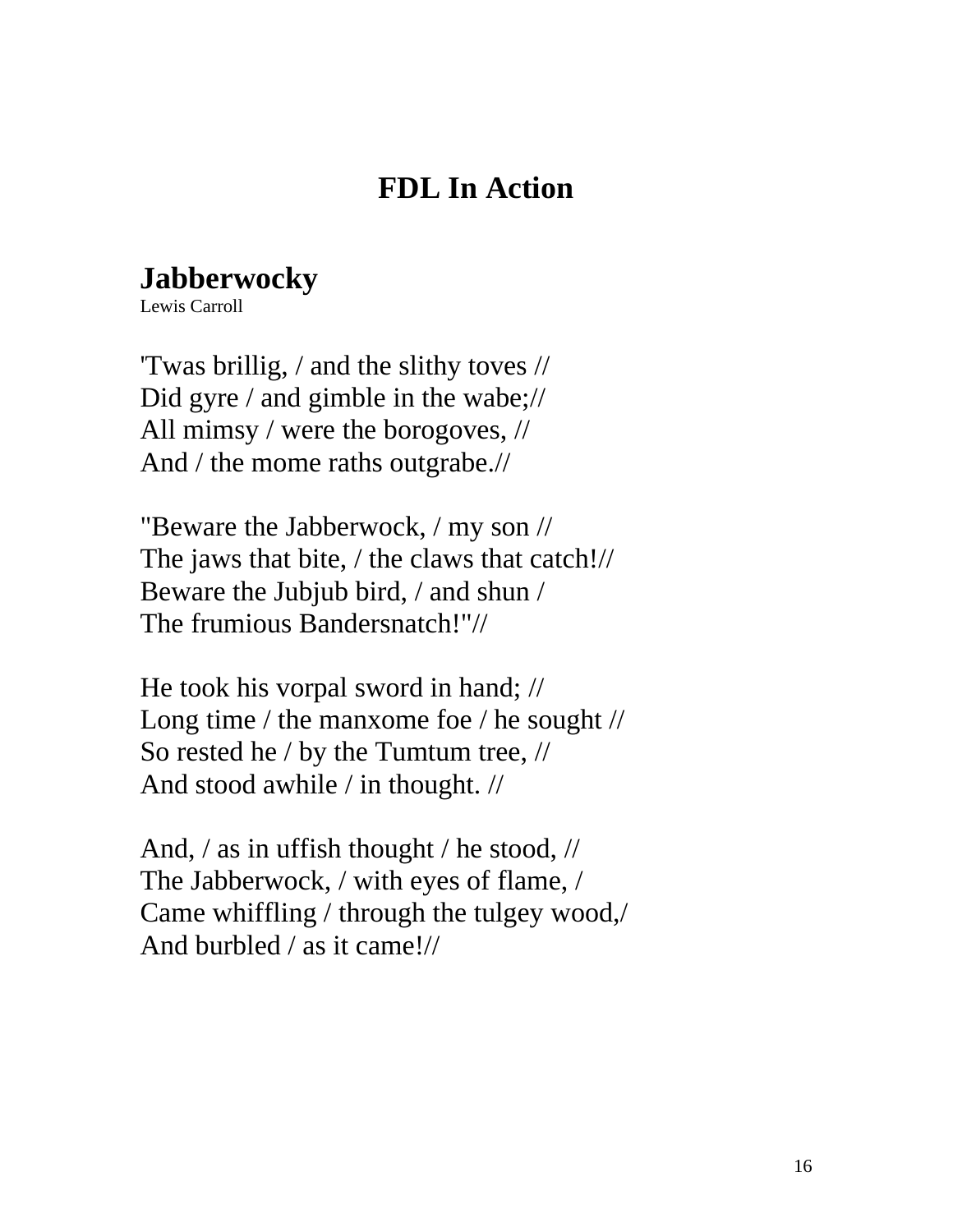# **Word Harvest and Word Study**

(Choose 5-10 words you think are interesting from the previous text for our Word Wall display).

## **WORD WALL**



Brainstorm other words that are structurally related (word families/patterns). Add them to the Word Wall.

What instructional activities can be done with these words? Word sorts, word ladders, word games…